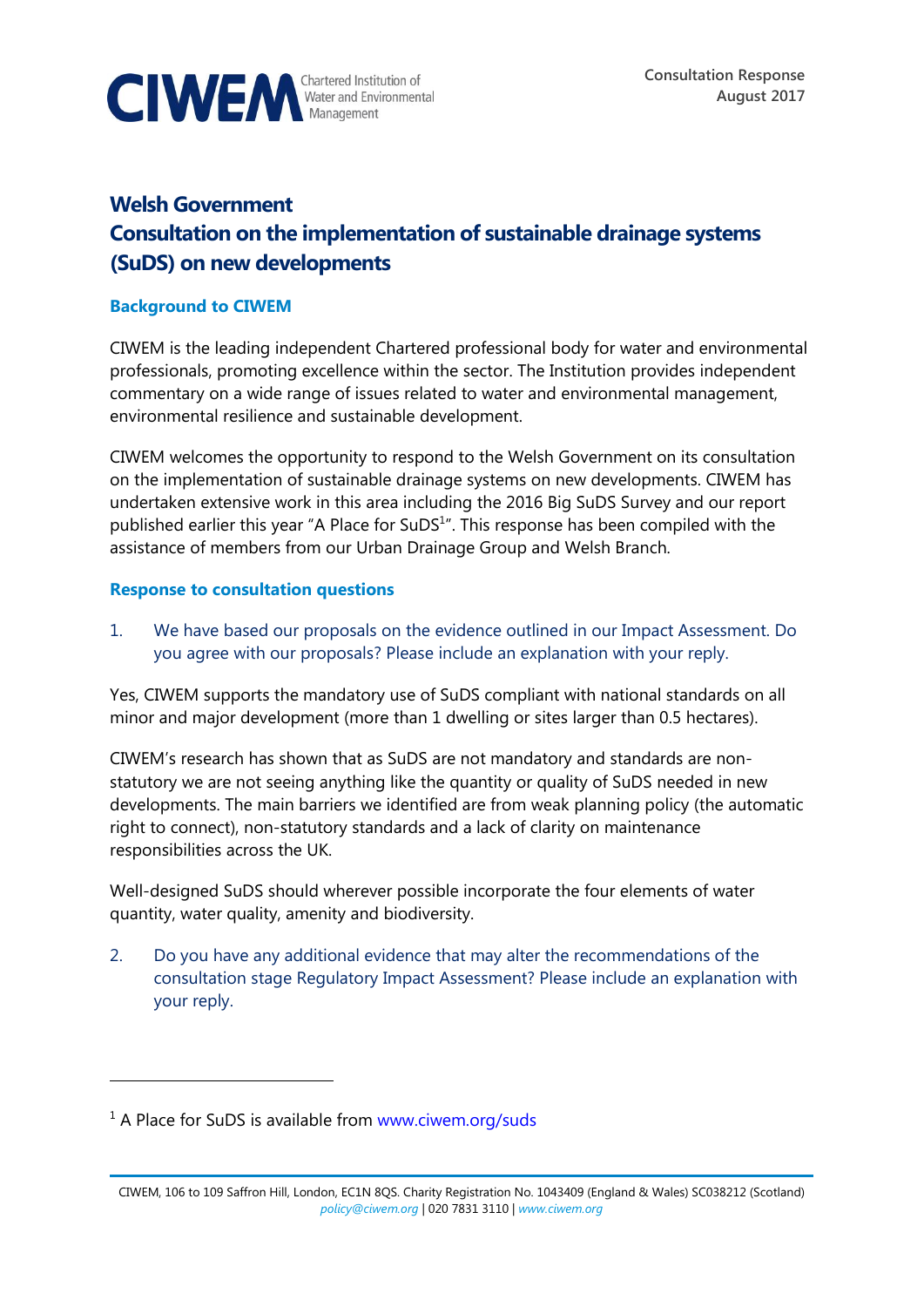No, we are pleased to see that evidence from our research has been included in the impact assessment.

3. Do you agree with the existing definition for sustainable drainage? If not, please give suggestions for any changes with your reasons.

Yes we agree with the definition of sustainable drainage as managing rainwater with the aim of:

- Reducing damage from flooding
- Improving water quality
- Protecting and improving the environment
- Protecting health and safety, and
- Ensuring the stability and durability of drainage systems

Added to the list should be the potential for water storage as a resource and a requirement for enhanced place-making and societal benefit.

4. Drainage for surface water runoff should be sustainable and affordable. In your experience do the National Standards, which we published in January 2016, deliver this? Please give reasons.

We agree with the concept of "sustainable and affordable" but fear the word affordable will inevitably raise the question of "affordable to whom?"

Some housebuilders have often hidden behind the desire to implement SuDS by suggesting that they make their developments "unaffordable" by excessive land take and footprint. They often fail to recognise the community and societal value of SuDS as they have a desire to remove all responsibility once the last house has been sold.

The converse of this argument is that some local authorities have shied away from the adoption of SuDS fearing that they will leave them with an operations and maintenance legacy that they neither want nor are able to afford.

In both these cases the value associated by "good" SuDS has been ignored. Would a housebuilder not be proud of an award-winning site that enhances the value of each property by the siting of well positioned and thoughtfully designed SuDS? Would a local authority prefer to dissolve their ownership of parks and recreation spots if they had not an amenity and community value?

We suggest either the removal of the word affordable or a definition describing what affordable is deemed to be.

5. Do you agree with the principles for sustainable drainage contained in the recommended non-statutory National Standards? If not, please give additional or alternative suggestions.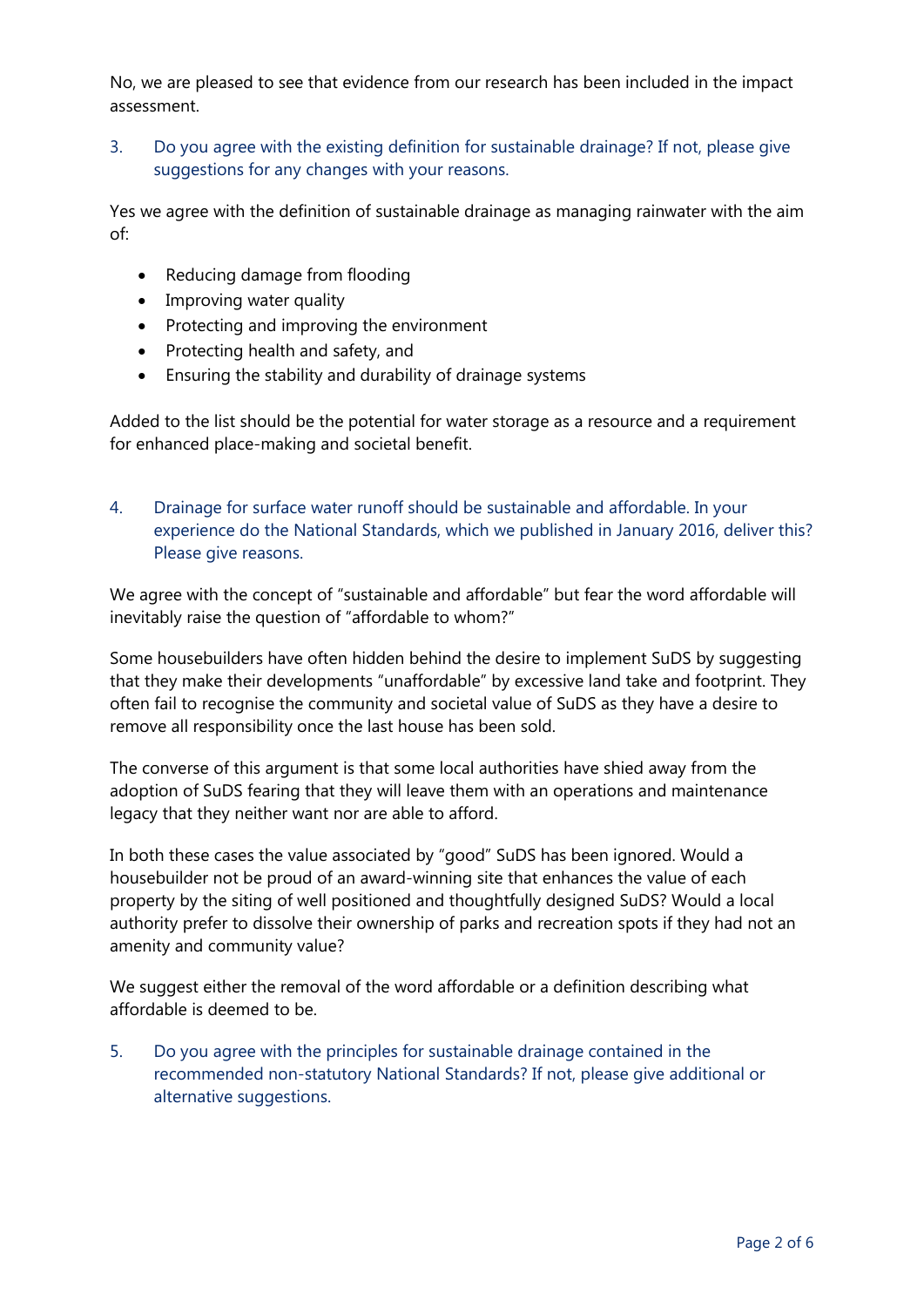Yes. The principles are very helpful in identifying that water should be managed at the surface, SuDS management trains should be used, future pressures are included and that amenity and biodiversity are maximised.

6. Do you agree with the need for applicants to establish the maintenance requirements of their proposed drainage system and to identify how this will be funded at an early stage? Please give reasons for your response. Is the proposed addition to the Principles adequate?

Yes, but see later comments on adoption at questions 20 and 22.

We believe that failure to consider SuDS from the very start of a development's design is a significant barrier to efficient delivery. Delays in the planning process are often the result of uncertainty over the on-going maintenance of the systems, rather than construction of the SuDS themselves. We therefore consider that providing certainty on 'adoption' of SuDS would help to speed up the planning process.

For SuDS to be most effective, the arrangements for adoption and future maintenance of the system should be considered during the early stages of design. This is likely to influence the design just as much as technical considerations, and the adopting organisation will most likely want to approve the design before construction.

We agree with the addition to the principles that *a maintenance plan should be developed and the means of funding it for its design life identified and agreed.* 

We also believe that it should be within the scope of the SAB to set out examples for funding or to identify "funding models" that are acceptable.

7. Do you agree with our view on the need for local authorities to work in partnership to exercise and discharge the SAB function? Please provide suggestions on how this can be achieved?

We agree that the principle of partnership to exercise and discharge the SAB function should be considered but this should be in context with the local authority in question.

For example, Cardiff has an enormous growth potential in housebuilding over the next decade. Swansea has similar aspirations although considerably smaller. It would be wrong to impose a partnership criteria on an authority like Cardiff when it does not need one. Yet some of the smaller and more rural local authorities do not have the available skills and resource that would make them as effective as the SAB. It would seem logical in these cases to share or cooperate as a partnership.

# 8. What, if any, alternative body should be appointed to approve and undertake adoption of SuDS? Please give reasons.

Dŵr Cymru Welsh Water could be considered. CIWEM's research has shown that sewerage undertakers have a range of relevant skills and already manage several aspects of the water cycle. They have practical drainage experience as well as charging infrastructure that could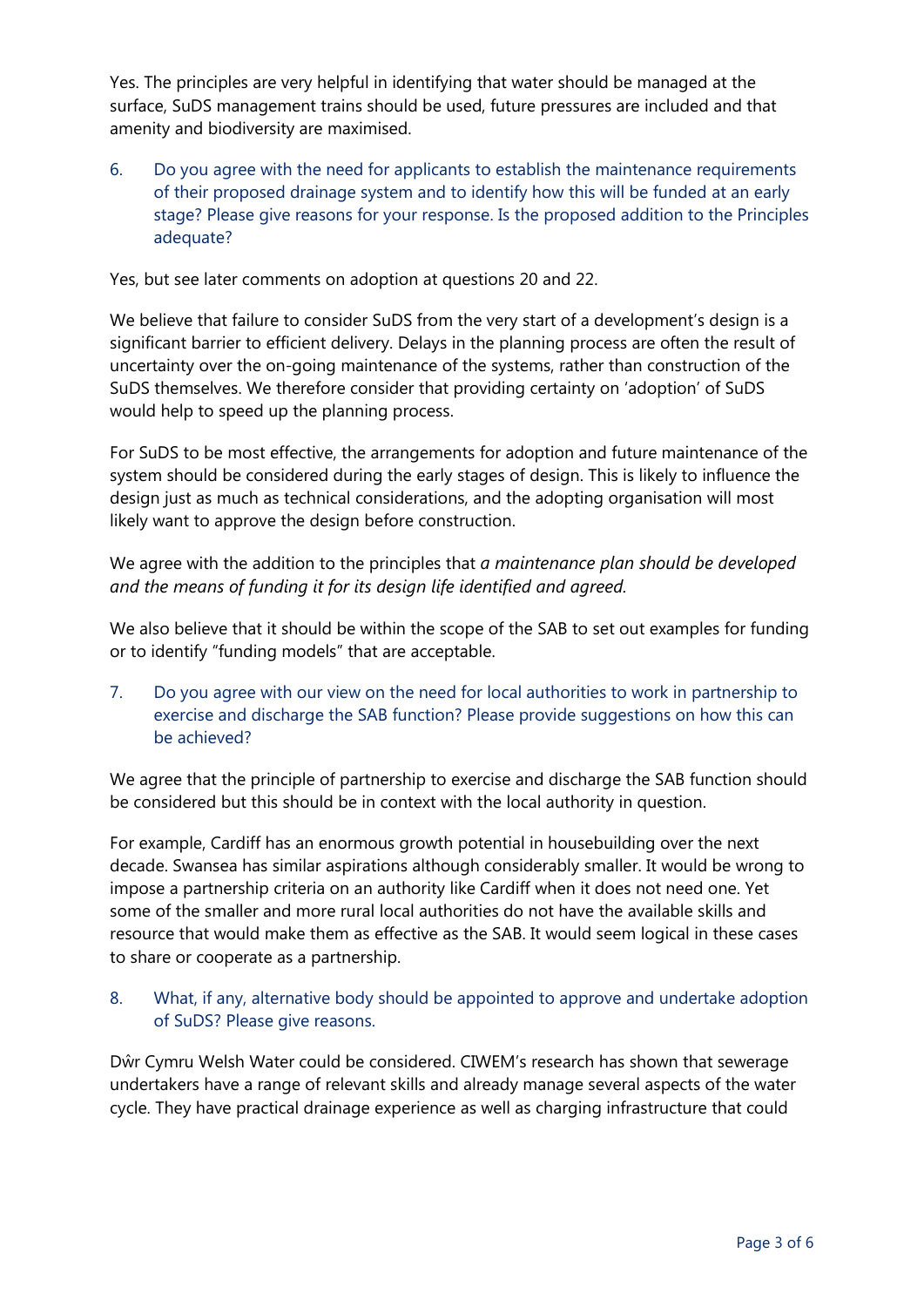help to support long-term maintenance, for example through surface water drainage rates. There is some hesitation though as this could encourage more 'hard' SuDS approaches rather than those that deliver multiple benefits. Some water companies have indicated a preference for pipes and tanks which increase their Retained Asset Value. If they were to adopt, then some clear guidelines would be necessary to prevent the misuse of any additional statutory power.

In our survey of professionals we asked 'who should 'adopt' SuDS?'. There was some division, 40 per cent favoured a local authority and 28 per cent opted for the sewerage undertaker. Therefore we believe it should be undertaken by a publically accountable statutory body, either the local authority or sewerage undertaker. They could then, if necessary, contract maintenance out to another organisation.

# 9. Do you agree with our proposals about what should require SAB approval and what we propose to exempt? Please give reasons.

Yes we agree with that, with the exception of single dwellings and those that are described as exempt, all construction work requiring planning permission which has drainage implications should need approval.

However many of the proposals are on the basis that the LLFA/LA/LDA/LPA is the SAB. If this were not to be the case, then we believe that there may be the requirement for further justification and cooperative instructions.

10. Do you agree with our proposed set time limits for when the SAB must determine applications for approval? If not, please provide alternatives and give reasons.

Yes

11. Do you agree with our proposal to set time limits for the SAB to give statutory consultees 21 days in which to respond? If not, Please give reasons.

Yes

12. Do you agree with our proposal to set a national fee? If not, please give your reasons.

Yes we agree with the setting of a national fee.

13. Do you agree with our proposal for the rate of fees? If not, please give reasons and offer alternatives.

No view

14. Do you agree with our proposal for future fees to be set subject to annual reporting undertaken by Local Authorities to allow the SABs to provide information on real costs? Please give reasons.

Yes in principle – that would ensure that fees reflect the real costs. However, if the SAB reduces its input on approvals to an unacceptable level in order match its costs to the fees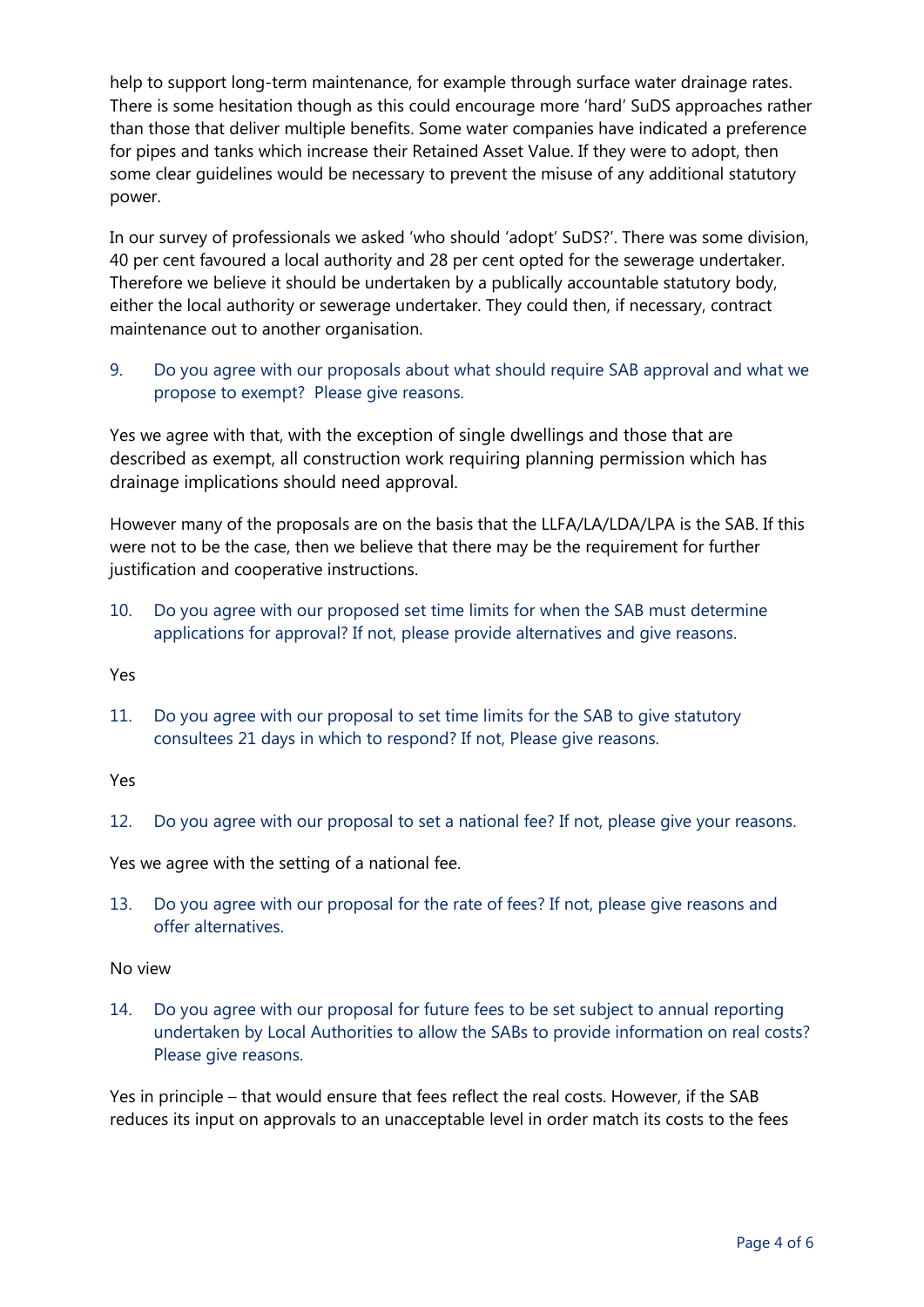this could be self-perpetuating. It could also work the other way if fees are set too high, so some degree of checking will be required.

# 15. Do you agree with our proposals for the SAB to charge for these activities? If not, please give your reasons.

Yes, this will save the developer unnecessary design costs on abortive work so they provide value. If the SAB is not allowed to charge they will not produce good advice and approval costs will rise.

16. Do you agree with our suggestion that the SAB should determine a request for adoption within 8 weeks? If not, please give reasons.

Yes

17. Do you agree with the proposed definition of "sustainable drainage system" for the purposes of the SAB duty to adopt? If not please provide an alternative definition.

Broadly yes, but note that even after commencement of S42 of the FWMA S104 agreements are not mandatory for all sewers since it only applies where sewers are connected to the undertaker's system. Also remember that S42 does not apply throughout all of Wales. This definition is therefore highly variable in its extent.

It also depends on how widely the terms 'sewer' and 'lateral drain' are interpreted by the undertaker.

18. Do you agree with the listed exceptions to the SAB duty to adopt? If not please provide an explanation.

Yes, provided, that in the case of Highway Authorities some guidance is given on how the Welsh Government expects S115 of the Water Industry Act 1991 to operate. Some Highway Authorities are pressuring developers to include a small amount of property drainage unnecessarily in order get the sewerage undertaker to adopt what is essentially highway drainage.

19. We have not proposed guidance on the levels of non-performance bonds. Do you think guidance for calculating the amount required for a non-performance is necessary? Please provide reasons.

This section of the standards remains a little vague on the basis that there are no real precedents on which to form examples. For this reason, although we support the intent, we would recommend that this is kept under review and that the SuDS Advisory Group is maintained to ensure widespread opinion is sought as to the efficacy of this proposal.

20. Do you agree that a maintenance plan should be submitted by the developer with the SAB application? Will these proposed arrangements deliver effectively maintained sustainable drainage? Please give reasons.